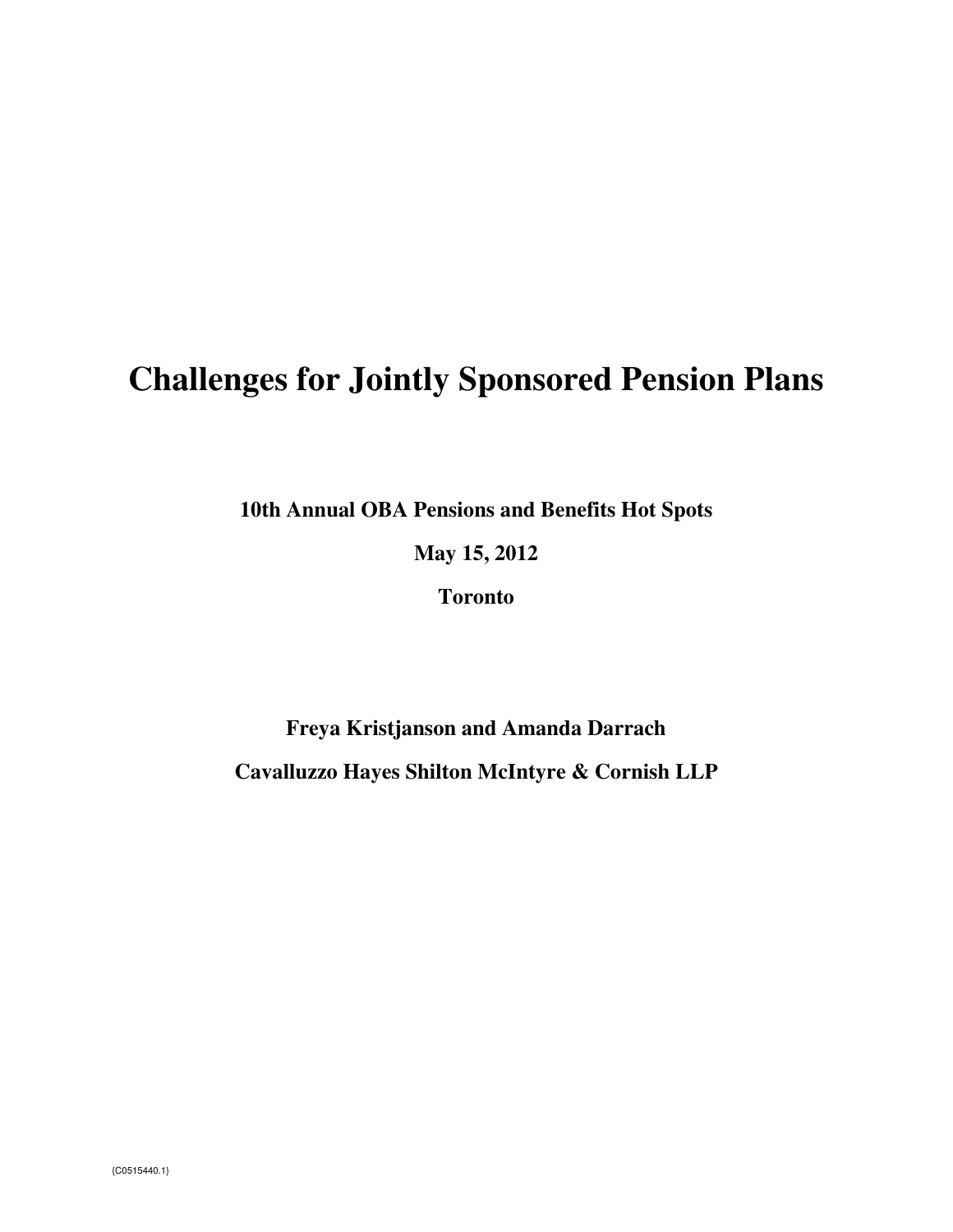#### **Challenges for Jointly Sponsored Pension Plans**

Amidst the wave of pension reform in Ontario, one crest has peaked above the rest; jointlysponsored pension plans ("JSPPs") are under close examination by the government and the public. While JSPPs have proven to be a successful model of pension governance, they present some unusual governance challenges for stakeholders and advisors.

In this paper, we explore the current JSPP framework before moving to the very recent initiatives of the Ontario Government. As announcements continue up to the date of this writing, we offer no predictions for the future of JSPPs but the most obvious: successful growth of JSPPs in Ontario will require cooperation and compromise from all stakeholders, including government, members and sponsors.

# **A. What's a JSPP?**

A JSPP is a contributory, defined benefit pension plan in which all contributing stakeholders and plan members have decision making and funding responsibility.

> For the purposes of this Act, a pension plan is a jointly sponsored pension plan if it has the following characteristics:

1. It provides defined benefits.

2. The defined benefits are contributory benefits.

3. Members of the pension plan are required, by virtue of the documents that create and support the plan, to make contributions in respect of any going concern unfunded liability and solvency deficiency of the plan.

4. The plan satisfies such additional criteria as may be prescribed.<sup>1</sup>

<sup>&</sup>lt;sup>1</sup> Ontario *Pension Benefits Act*, R.S.O. 1990, c.P.8, s. 1(2) (the "PBA").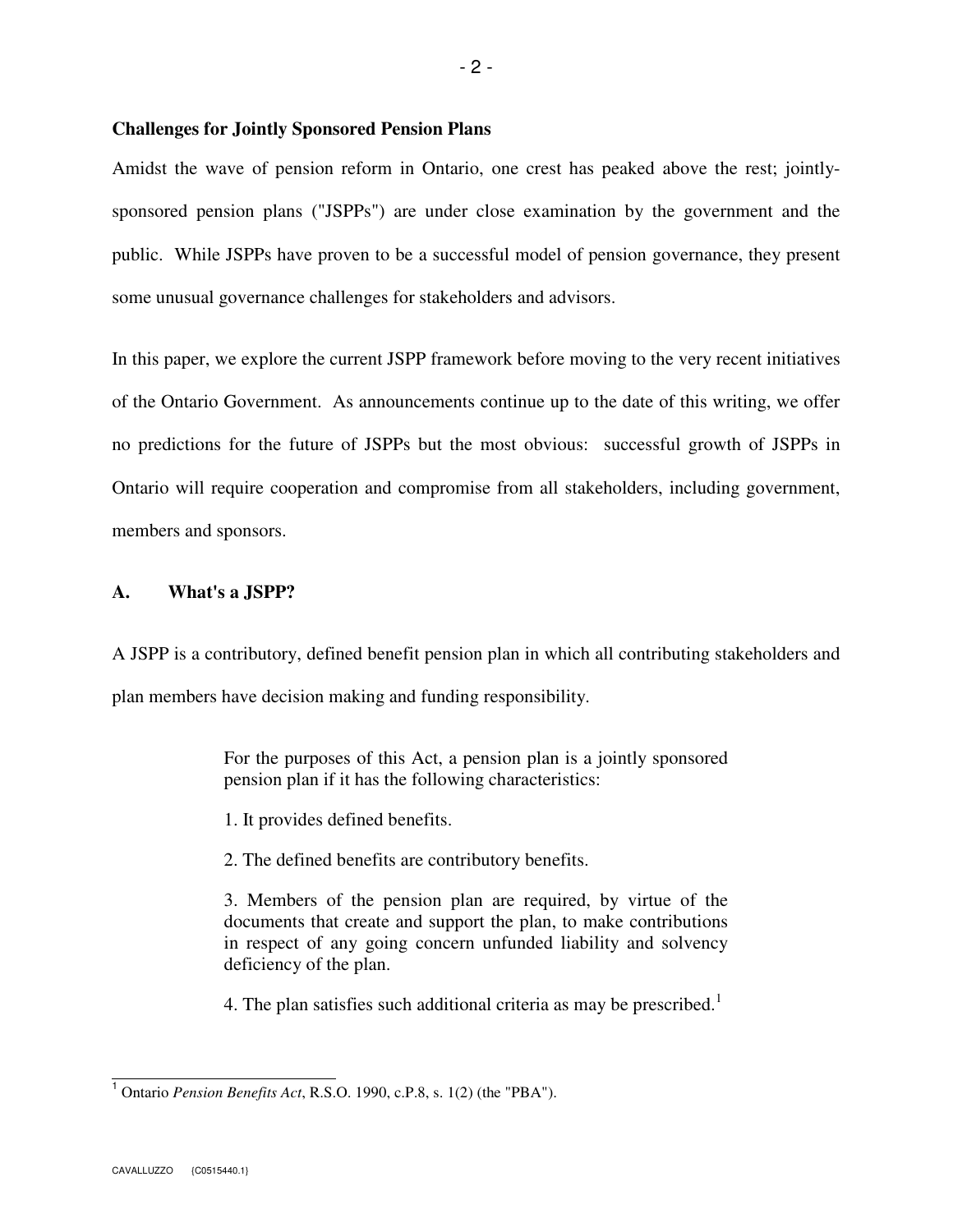The PBA general regulation<sup>2</sup> also makes the following special provisions with respect to JSPPs:

3.1(1) For the purposes of paragraph 4 of subsection 1 (2) of the Act, a pension plan must, by virtue of the documents that create and support the plan, satisfy the following additional criteria in order to be a jointly sponsored pension plan:

1. The total amount of contributions payable by members of the pension plan in respect of a year, excluding any additional voluntary contributions and voluntary contributions for past service as described in subsection 39 (5) of the Act, cannot exceed the total amount of contributions payable to the pension plan in respect of the year by the employer or by the person or entity required to make contributions on behalf of the employer, as the case may be.

2. The pension plan does not permit a reduction in the amount of or the commuted value of a pension benefit, a pension, a deferred pension or an ancillary benefit in the circumstances described in subsection 14 (2) or (3) of the Act, except in the circumstances of a wind up.

3. The employers or any persons or entities who make contributions on behalf of the employers or represent the employers and the members of the pension plan or any representatives of the members are jointly responsible for making all decisions about the terms and conditions of the pension plan and any amendments to the pension plan.

4. The employers or any persons or entities who make contributions on behalf of the employers or represent the employers and the members of the pension plan or any representatives of the members are jointly responsible for making all decisions regarding,

i. the appointment of the administrator of the plan, or

ii. the appointment or selection of persons as members of any body or entity referred to in clause  $8(1)$  (b), (c), (e), (f) or (h) of the Act that is the administrator of the plan.

 $2^2$  O.Reg. 909.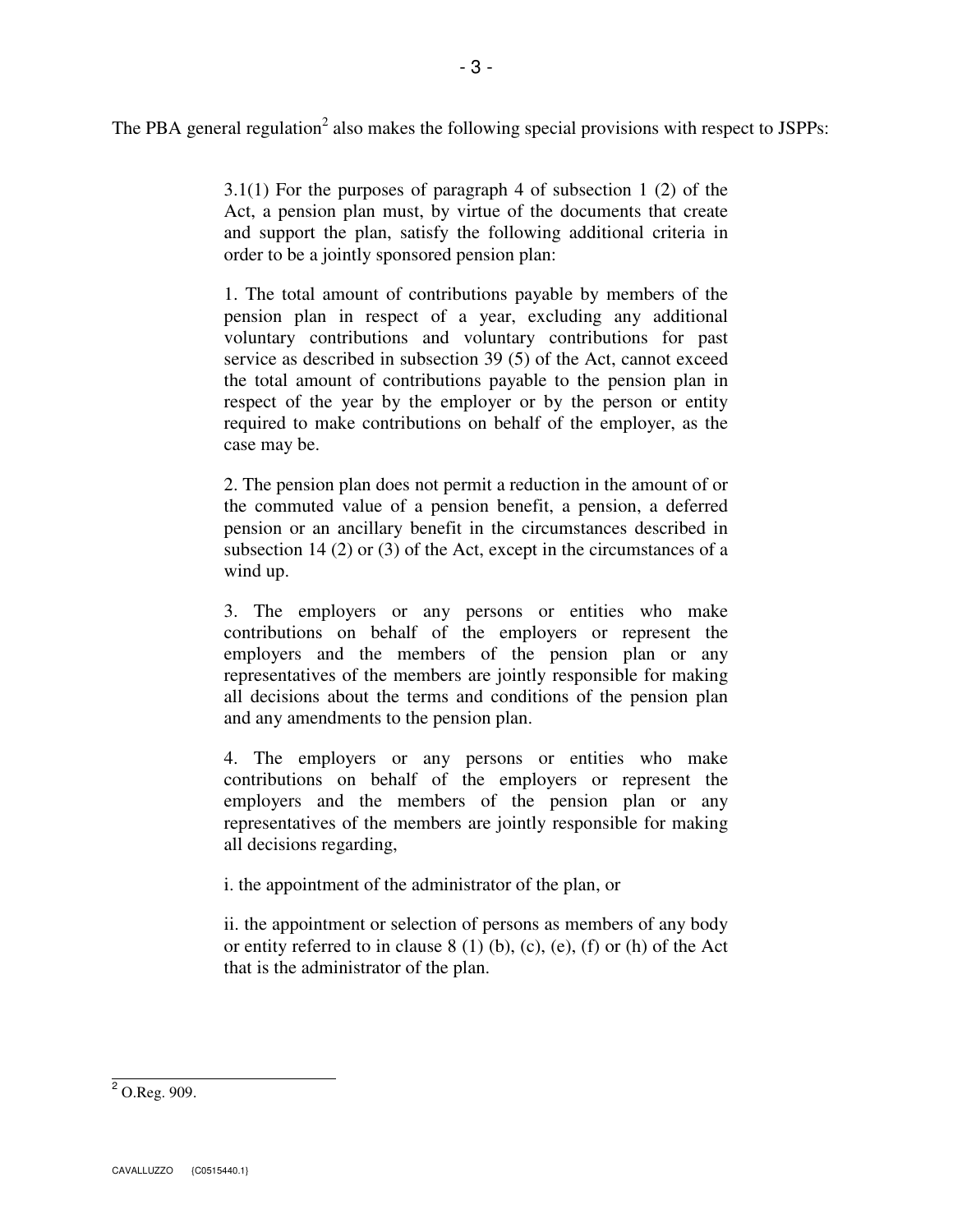5. The level of a member's pension benefits, other than ancillary benefits, and the amount of a member's contributions are directly related to the member's pensionable earnings.

Of note, as of July 1, 2012, JSPPs may elect to exclude plan members from the grow-in provisions of the PBA. $3$ 

At present, JSPPs are found primarily in the public sector, and include the Ontario Teachers' Pension Plan ("OTPP"), the Healthcare of Ontario Pension Plan ("HOOPP"), the Ontario Municipal Employees Retirement System ("OMERS"), the Colleges of Applied Arts and Technology Pension Plan ("CAAT") and the OPSEU Pension Trust ("OPT").

A JSPP is similar to a multi-employer pension plan (a "MEPP"), which is a collectively bargained pension plan that covers the employees of more than one employer.<sup>4</sup> However, a MEPP must be governed by a board of trustees on which both employer and employees participate.<sup>5</sup>

# **B. JSPPs in the Wild**

Unlike multi-employer pension plans ("MEPPs"), JSPPs have a certain amount of leeway in their governance structure, as long as there is some variety of joint decision making. Most JSPPs, like MEPPs, are governed by boards of trustees or directors, but sponsor participation varies. Generally, however, plan sponsors (both government, employers or unions) retain control of

<sup>&</sup>lt;sup>3</sup> PBA, s. 74.1

 $^{4}$  PBA s. 1(3).

 $<sup>5</sup>$  PBA s. 8(e). If a MEPP is established by statute, other arrangements can be made.</sup>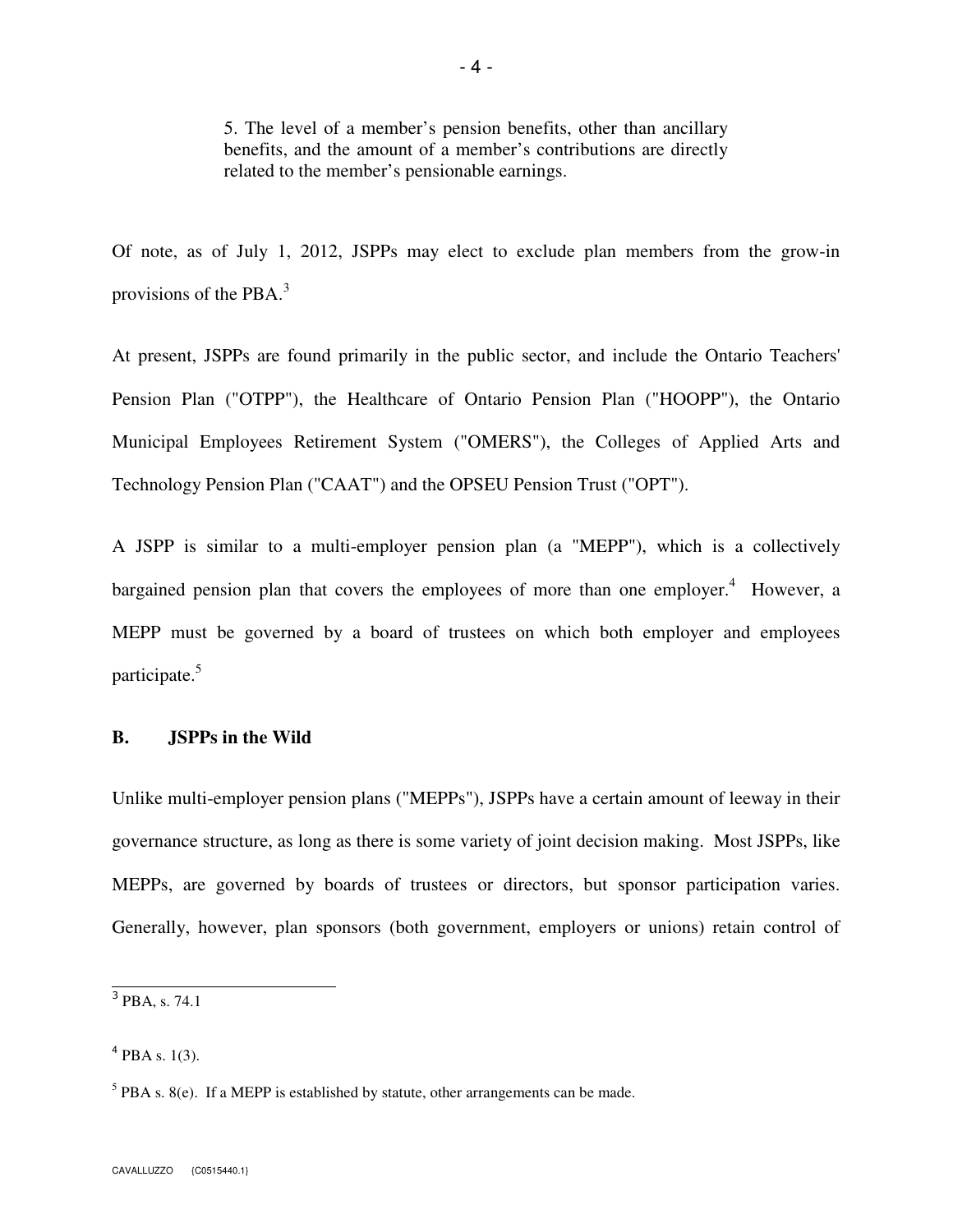benefit design and funding, while the boards of trustees or directors administer the plan. This structure looks familiar to those used to single employer pension plans, but there are a few twists.

# **a) Ontario Teachers' Pension Plan**

The OTPP is governed by the *Teachers' Pension Act*,<sup>6</sup> which establishes the Ontario Teachers' Pension Plan Board as a corporation without share capital. The TPA provides that the Minister of Education and the executive of the Ontario Teachers' Federation (the "OTF"), which is an association of the major teachers' unions in Ontario, may enter into an agreement to provide for, among other things, the "joint management" of the pension plan by the Minister and the OTF and the "sharing of entitlement to gains or surplus under the plan and of liability for deficiencies in the pension fund by the Minister, the employers who contribute under the plan and the active plan members."<sup>7</sup>

Pursuant to the TPA, the Minister and the OTF, the sponsors of the OTPP, entered into an agreement in 1992. Under that agreement, the partners agreed to be jointly responsible for plan gains and losses.<sup>8</sup>

#### **b) The Healthcare of Ontario Pension Plan**

HOOPP is governed by a Board of Trustees, eight of which are appointed by the Ontario Hospital Association, and eight of which are appointed by the four participating unions. HOOPP

 $6$  R.S.O. 1990, c.T.1 (the "TPA").

 $7$  TPA s. 10.

<sup>8</sup> http://www.otpp.com/wps/wcm/connect/otpp\_en/Home/Corporate+Info/Plan+Governance/Plan+Sponsors+Role/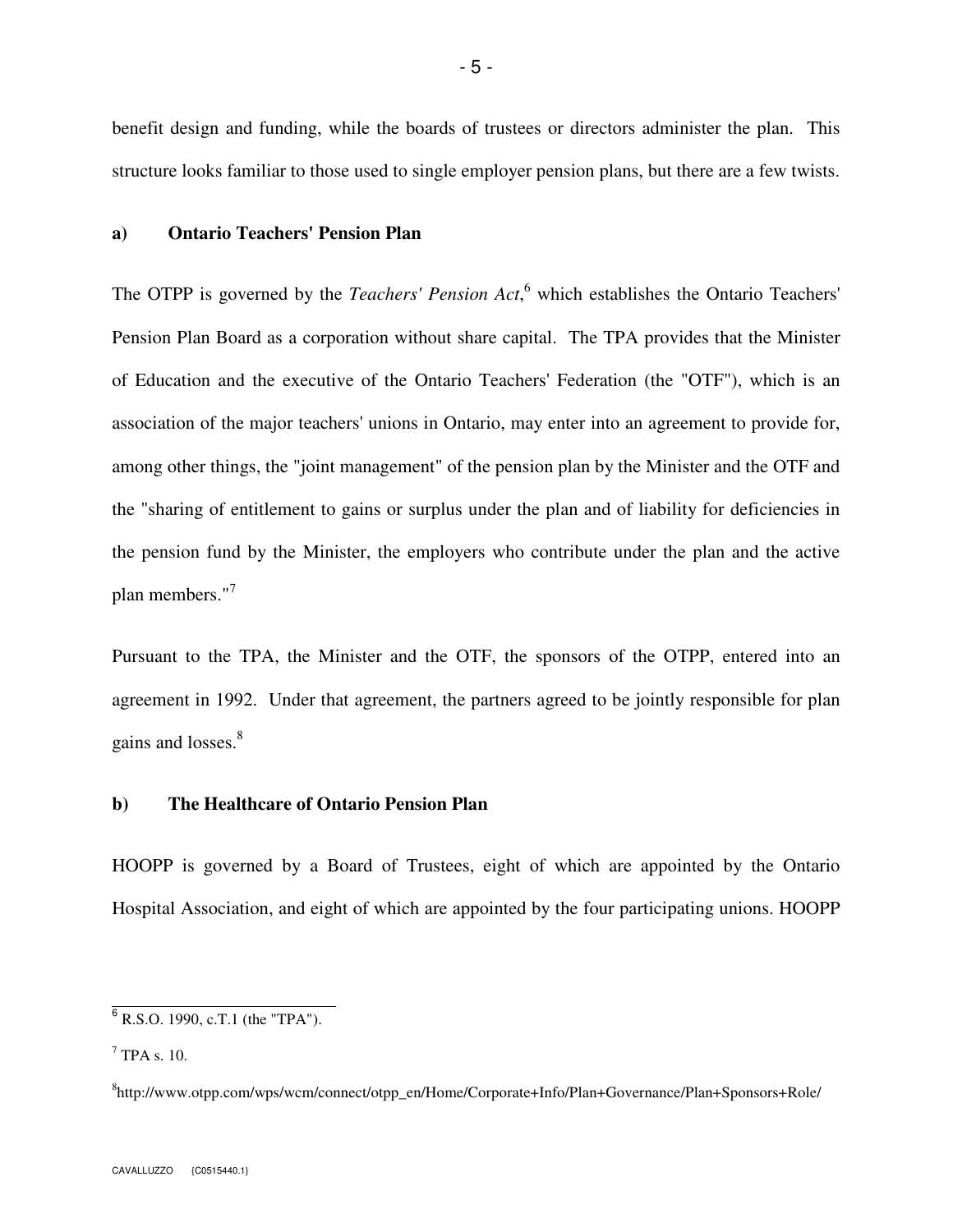was established under an Agreement and Declaration of Trust for the benefit of eligible employees of participating employers.

#### **c) Colleges of Applied Arts & Technology Pension Plan**

CAAT has three plan sponsors: Colleges Ontario, acting on behalf of the Boards of Governors of the Colleges, the Ontario College Administrative Staff Association and the Ontario Public Service Employees Union. There is a Sponsors' Committee, responsible for benefits and funding, and a Board of Trustees, responsible for the administration of the pension plan. The roles of each body are outlined in a Sponsorship and Trust Agreement.

#### **d) OPSEU Pension Trust**

OPT is also governed by a Board of Trustees, half of which is appointed by the Government of Ontario, and the other half by OPSEU. The sponsors retain decision making responsibility for plan design, benefits and funding, while the Board of Trustees administers the plan.

#### **e) OMERS**

OMERS, under the *OMERS Act*, 2006,<sup>9</sup> has a unique structure. The *OMERS Act*, 2006, established two separate corporate bodies: the Administration Corporation (the "OAC") and the Sponsors Corporation (the "SC"). The SC is responsible for plan design and funding, including the setting of contribution rates. The OAC is primarily responsible for the administration and investment of the plan as well as providing technical support to the SC. Members of the OAC

 $9^9$  S.O. 2006, c.2.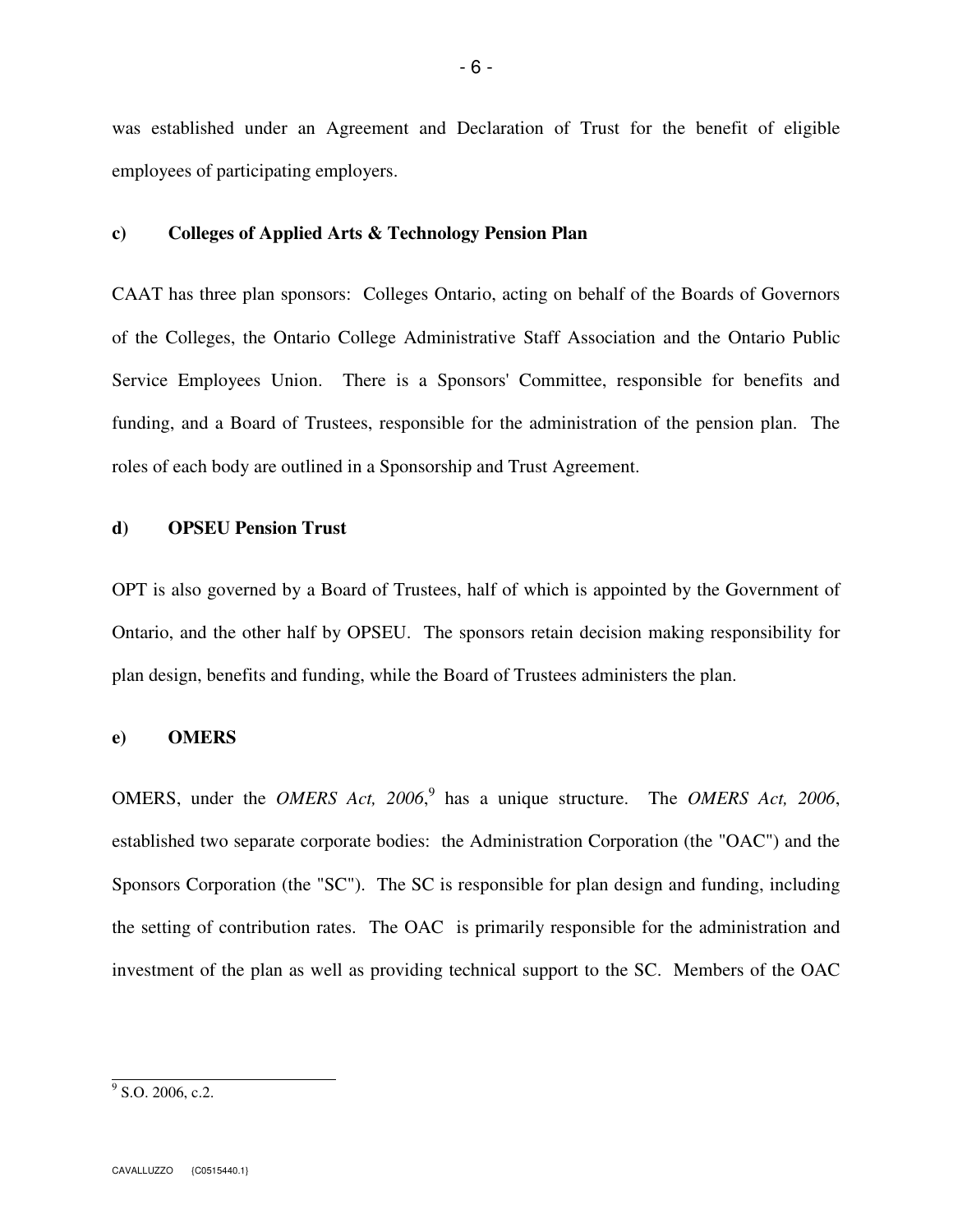and the SC are appointed as set out in the By-Laws of the SC, which provide for appointments by participating employers, employer groups, unions and representatives of retired members.

After this structure was established in 2006, questions arose regarding the implementation of the varying spheres of responsibilities, especially with respect to funding. A case was brought in the Ontario Superior Court by both entities to have the court's approval given to a joint framework; that having been achieved, the two corporations continue to govern the plan.<sup>10</sup> A review of the governance structure is statutorily mandated for  $2012$ .<sup>11</sup>

 <sup>10</sup> *OMERS Sponsors Corporation v. OMERS Administration Corporation*, 2008 CanLII 3970 (ON SC).

<sup>&</sup>lt;sup>11</sup> Ontario Municipal Employees Retirement System Review Act, 2006, SO 2006, c 9, Sch K.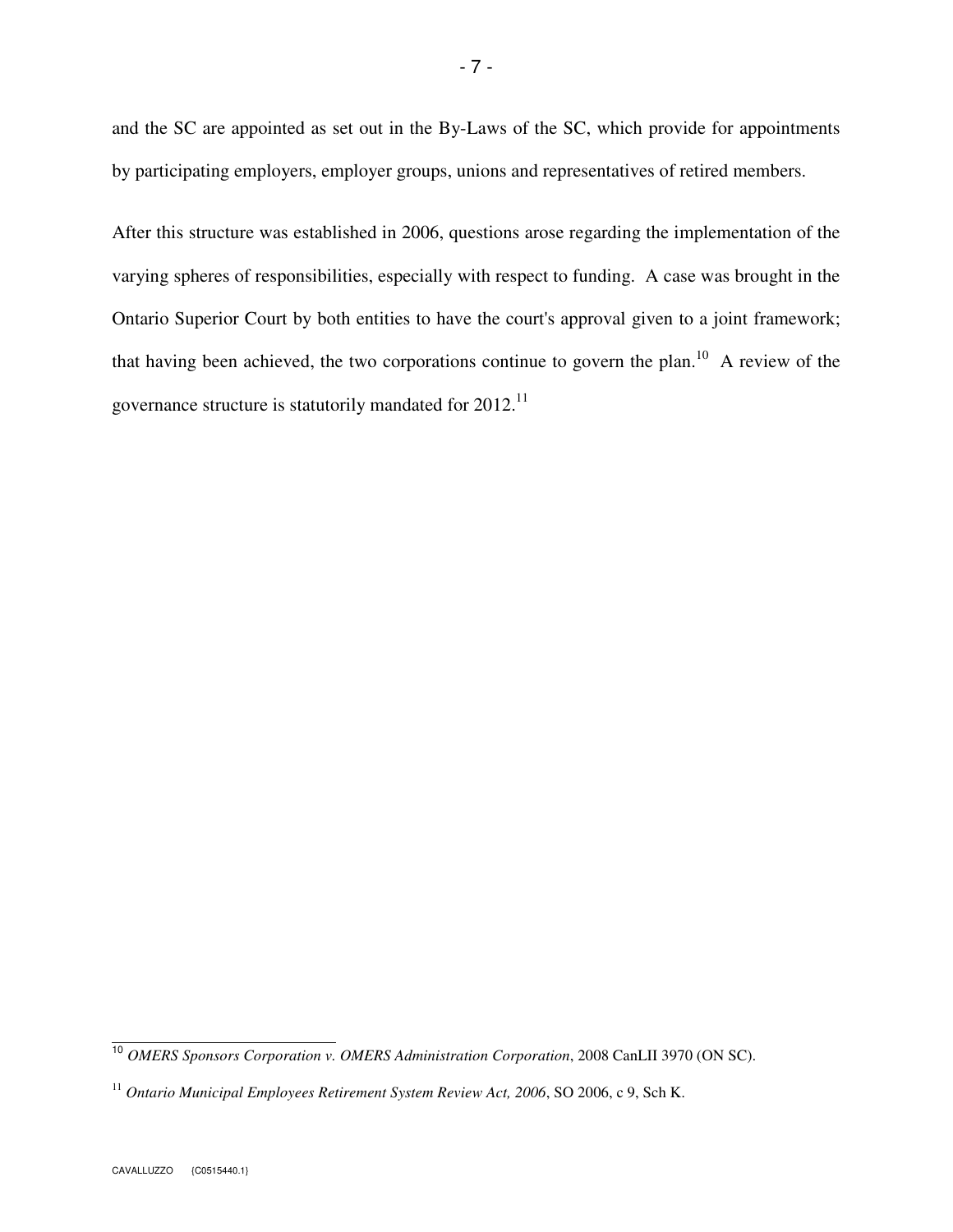| <b>Plan</b>  | Assets (\$<br><b>Billions</b> ) | <b>Active</b><br><b>Members</b> | <b>Employee</b><br><b>Contribution Rate</b> | <b>Employer</b><br><b>Contribution</b><br>Rate |
|--------------|---------------------------------|---------------------------------|---------------------------------------------|------------------------------------------------|
| <b>OPT</b>   | 13.3                            | 47,000                          | $9.4/11^{12}$                               | 9.4/11                                         |
| <b>OTPP</b>  | 107.5                           | 175,000                         | $10.8/12.4^{13}$                            | 10.8/12.4                                      |
| <b>HOOPP</b> | 35.7                            | 170,000                         | $6.9/9.2^{14}$                              | 8.7/11.6                                       |
| <b>CAAT</b>  | 5.5                             | 19,000                          | $11.1/12.9^{15}$                            | 11.1/12.9                                      |
| <b>OMERS</b> | 55.1                            | 257,000                         | NRA 65: 8.3/12.8                            | 8.3/12.8                                       |
|              |                                 |                                 | NRA 60: 9.4/13.9 <sup>16</sup>              | 9.4/13.9                                       |

The size of the plans and the contribution rates are as follows:

## **f) Funding Features**

JSPPs are unique in their funding structures. As we saw above, JSPPs are funded through contributions from employers and employees, and both parties are responsible for funding any deficiencies. Contributions may be increased, or benefits reduced, to meet the funding challenge. This is the "trade-off" for joint governance; employees and sponsors bear the funding

<sup>12</sup> Rates below and above YMPE: see

http://www.optrust.com/Employers/EmployersUpdates/empu42\_December2011.asp#1

<sup>13</sup> Rates are below and above YMPE: see

http://www.otpp.com/wps/wcm/connect/otpp\_en/home/member+info/contributions/contribution+rates+- +2009/contribution+rates+-+2012

 $16$  OMERS Rates are NRA 65 and NRA 60, below and above YMPE – see http://www.omers.com/pension/members\_news\_article.aspx?newsid=4283

<sup>&</sup>lt;sup>14</sup> Rates are below and above YMPE, and Employers contribute 126% of what members contribute: see http://hoopp.com/Employers/Newsletter-primer/2011-issue-2/Contribution-rates-remain-unchanged-until-the-endof-2013/

<sup>15</sup> Rates are below and above YMPE: see http://www.caatpension.on.ca/en/members/membernewsletters/contribution-changes-2012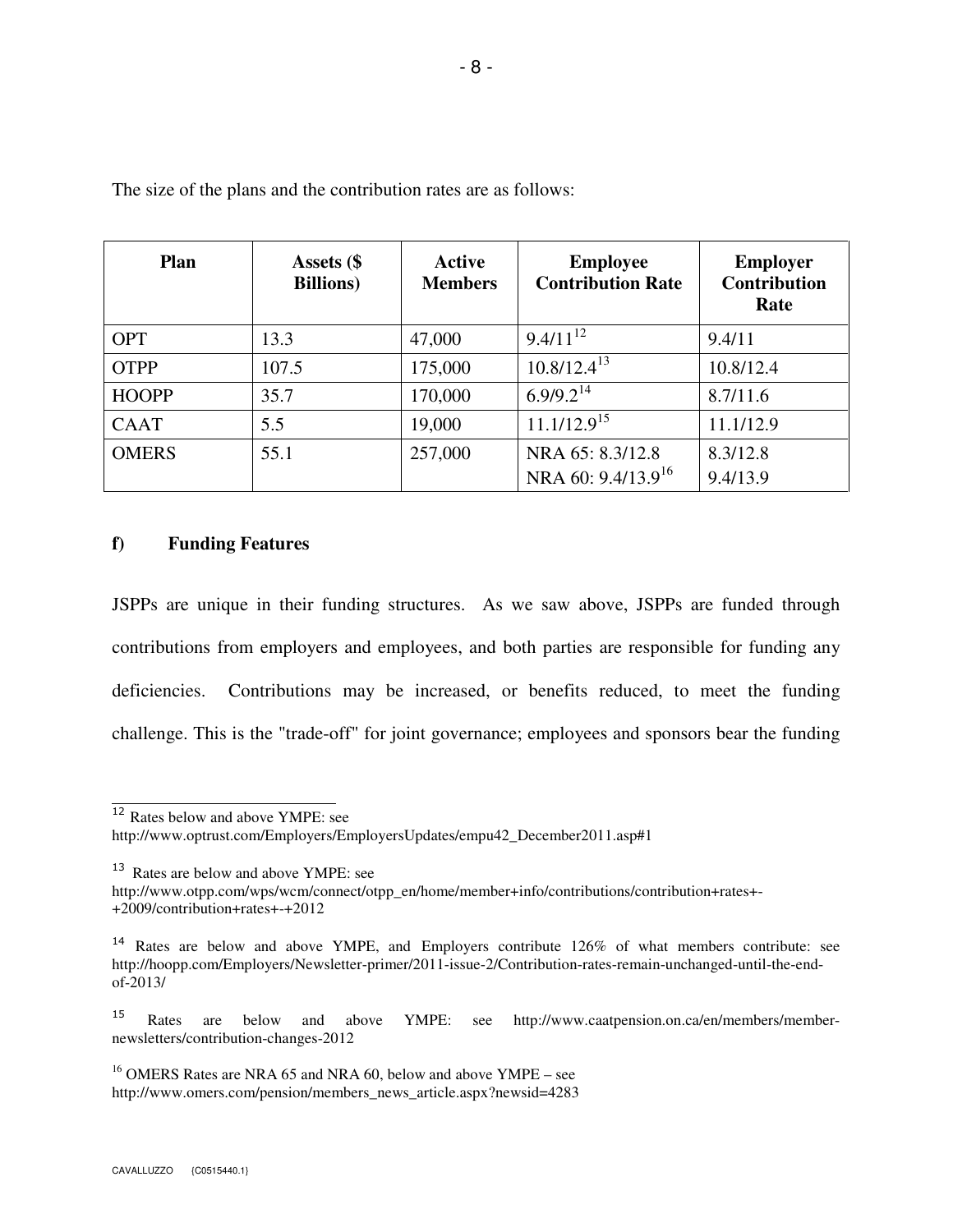risk. However, JSPPs are exempt from solvency funding requirements for all valuation dates after December 31, 2010. $17$ 

# **C. Implications of Governance and Funding Structures**

The participation of all stakeholders in a JSPP is a necessary condition for its success. As the discussion above demonstrates, both employers/government and unions/members must have active participation in the governance of these plans. Difficulties can arise when the representatives meet at the table as trustees or directors; appointed as representatives of interest groups, the interest they must now represent is that of the pension plan they govern. In some circumstances, an increase in contribution rates or a decrease in benefits may not be in the best interests of one stakeholder group, but is in the best interest of the pension plan as a whole. All representatives must struggle with these choices; in our experience, this is something boards of trustees and directors take extremely seriously, and wrestle with at all times. The changes on the horizon will not assist in making these choices.

## **D. Changes are Ahead**

While most JSPPs are large and successful they are coming under increased scrutiny by the Ontario government, which, along with the plan members, shares the funding risk for most of these plans. In the case of OMERS, participating employers in the municipal sector share the risk. There have been three recent developments of significance, as discussed below.

 $17$  O.Reg. 177/11.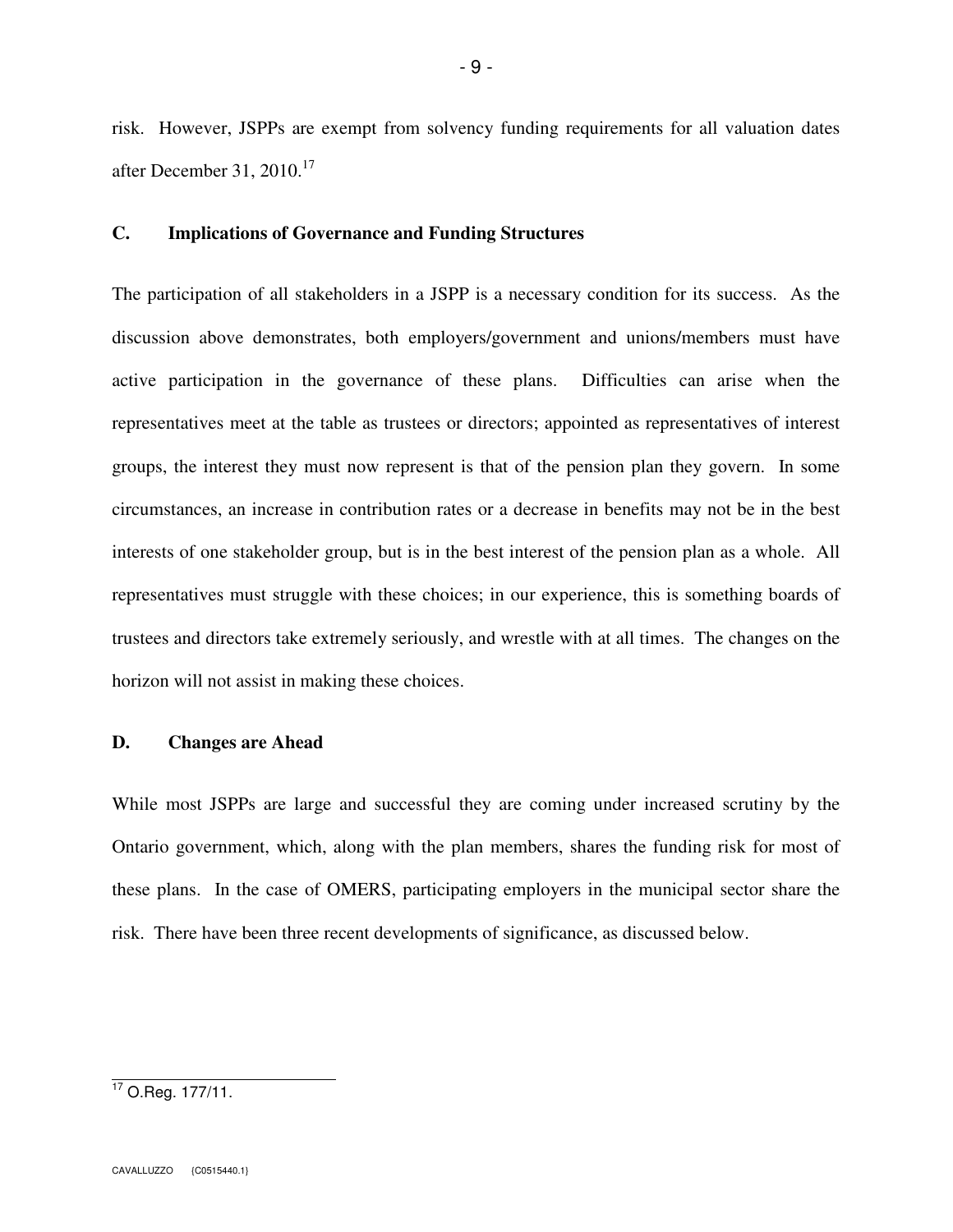#### **a) The Drummond Report**

On February 14, 2012, Chair Don Drummond released the Report of the Commission on the Reform of Ontario Public Services (the "Drummond Report"). In that report, in the section entitled, ominously, "Liability Management", Drummond discusses Ontario's broader public sector pension plans, which are the majority of Ontario's JSPPs.

Drummond's major concern is with the funding of the JSPPs, and the province's responsibility for funding.<sup>18</sup> It is important to note that Drummond's concern is not primarily with funding measures as typically understood in the pension industry, but rather how funding liabilities appear on provincial financial statements, the accounting valuation, which is based on the present value of benefits earned by plan members (not contributions).

He notes that there is "considerable confusion" regarding who has the "ultimate financial responsibility" for funding the deficits, if any, in these plans.<sup>19</sup> While he offers no suggestions to alleviate the confusion, his suggested approach is designed to reduce the government's prospective liability.

Accordingly, in order to address these funding deficits, Drummond did not recommend contribution increases, but rather recommended:

> The government's objective, when faced with pension funding deficits, should be to reduce the prospective benefits rather than increase the contribution rate beyond current levels. This would help to close the funding gap and reduce the accrual of pension

<sup>&</sup>lt;sup>18</sup> The Province has no responsibility for the funding of OMERS.

<sup>19</sup> Drummond Report, section 19-5.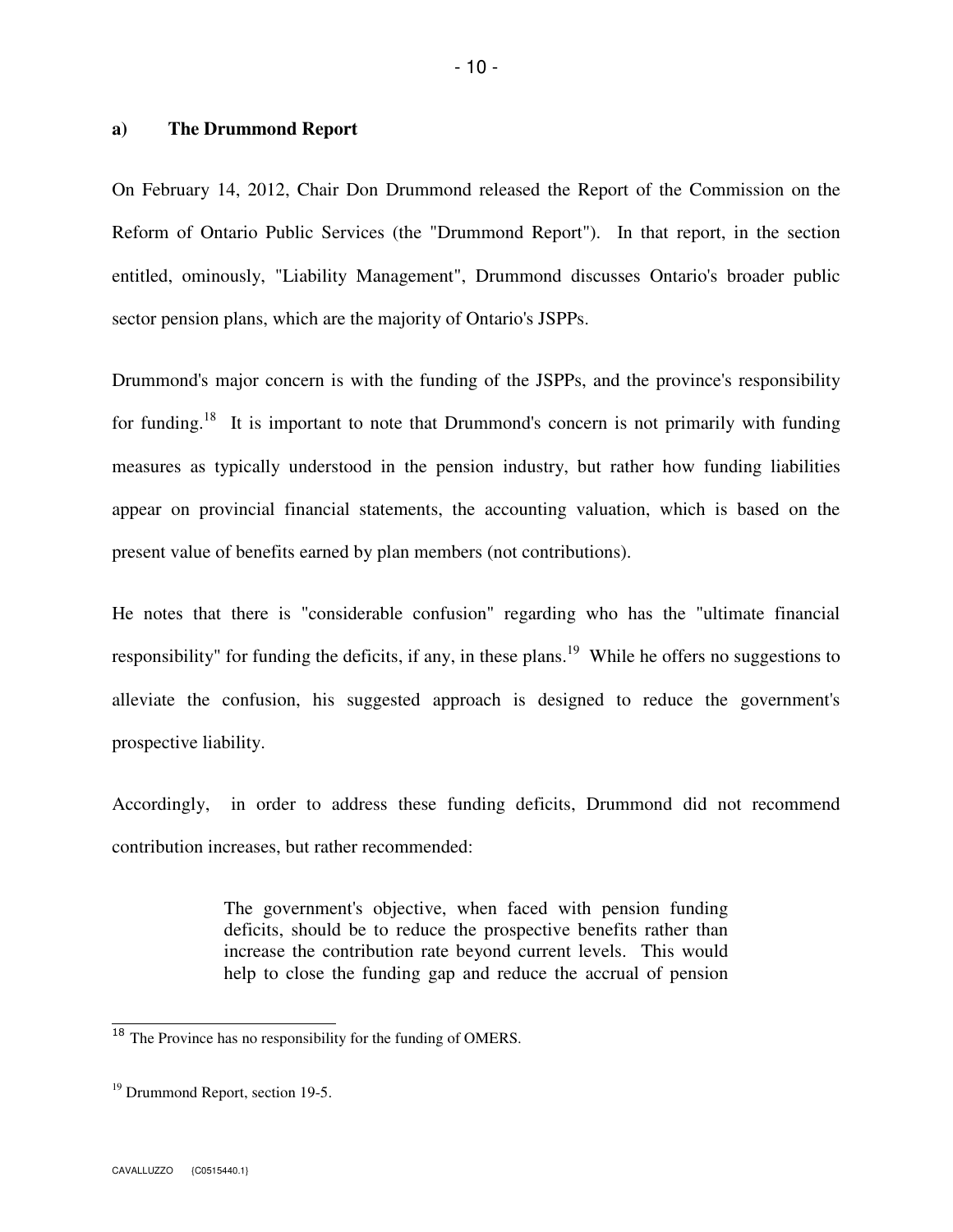benefits on a prospective basis, mitigating the impact on the fiscal plan. The government may need to consider legislative options, should negotiations with plan sponsors be unsuccessful.  $^{20}$ 

As noted above, contribution control will not sufficiently address the government's accounting issues, as it is the present value of benefits that are reflected on the balance sheet. Accordingly, Drummond suggests that benefit adjustments will also need to be made, if employees are not willing to increase their proportion of the contributions. An increase in employee-side contributions would also require amendments to the PBA and the ITA. Accordingly, Drummond recommends that government should undertake negotiations to reduce benefits on a prospective basis, such as changes to indexation or early retirement provisions. $^{21}$ 

#### **b) Ontario's 2012 Budget**

In the 2012 budget, the Ontario government announced its intention to follow up on some of the recommendations in the Drummond report, including the recommendation that all JSPPs move to 50-50 funding between employers and employees.

 $20$  Drummond Report, section 19-8.

<sup>21</sup> Drummond Report, section 19-9.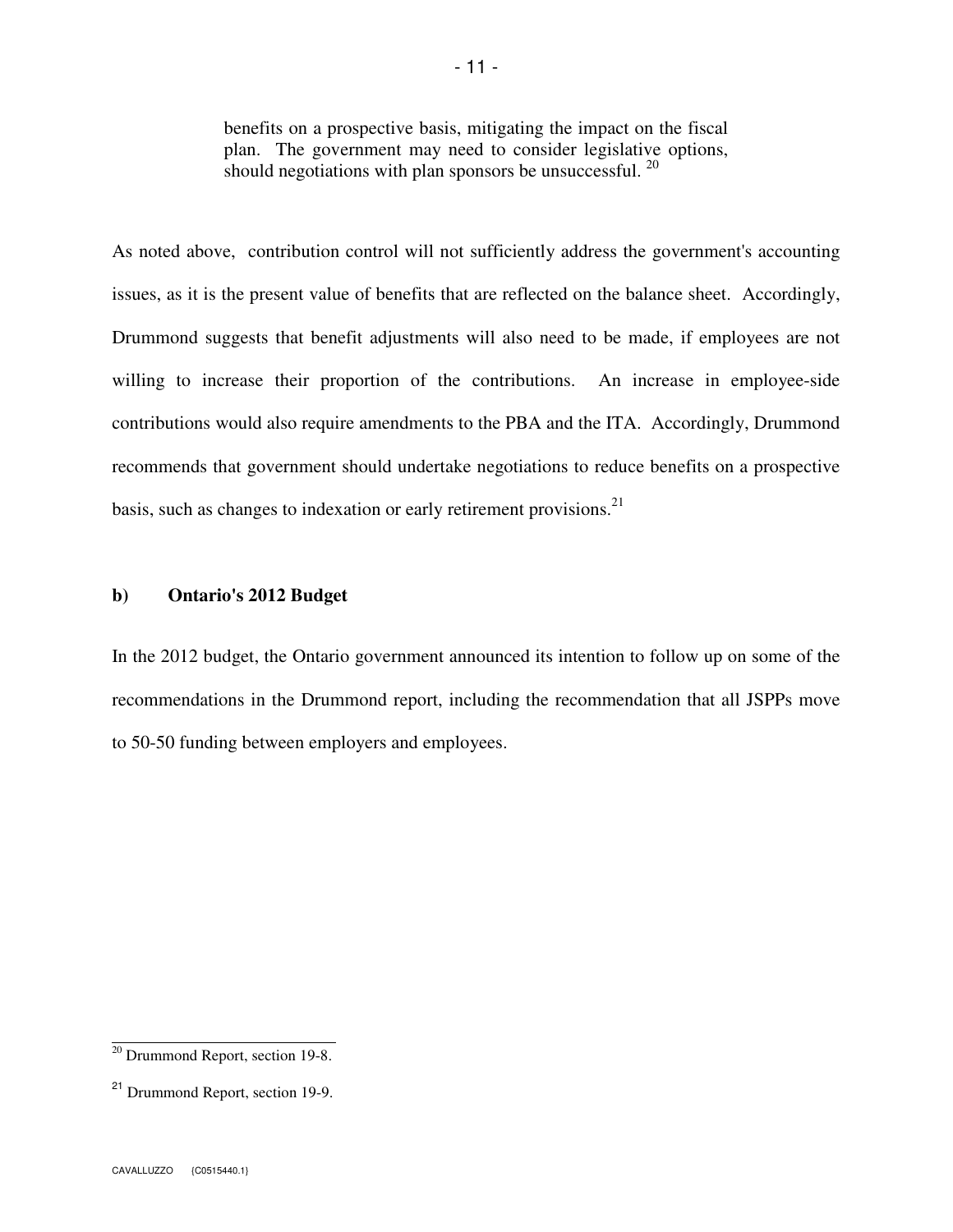# **c) Consultations**

On April 25, 2012, the government announced that it will begin consultations with stakeholders in the JSPP sector to develop legislative reforms. Notably, the government has clearly signaled that any such reforms will have the following characteristics:

- in case of a deficit, plans would be required to reduce future benefits or ancillary benefits before further increasing employer contributions;
- in exceptional circumstances, a limit would be set on the amount or value of benefit reductions before additional contribution increases could be considered;
- any benefit reductions would involve future benefits only, not those that have already been accrued. Current retirees would not be affected;
- where employee contributions are currently less than employer contributions, increased employee contributions would also be available as a tool to reduce pension deficits;
- where plan sponsors cannot agree on benefit reductions through negotiation, a new third-party dispute resolution process would be invoked; and
- the framework would be reviewed after the budget is balanced. $22$

# **E. Implications of Recent Developments**

The immediate concern and challenge ahead is stated in the Drummond recommendation as follows: JSPPs need to consider benefit changes before contribution raises for employers, or the government will consider it for them. The tensions that this type of statement can create in the

<sup>&</sup>lt;sup>22</sup> Ontario Minister of Finance, News Release, "McGuinty Government Making Public Sector Pensions More Sustainable, Affordable", April 25, 2012.